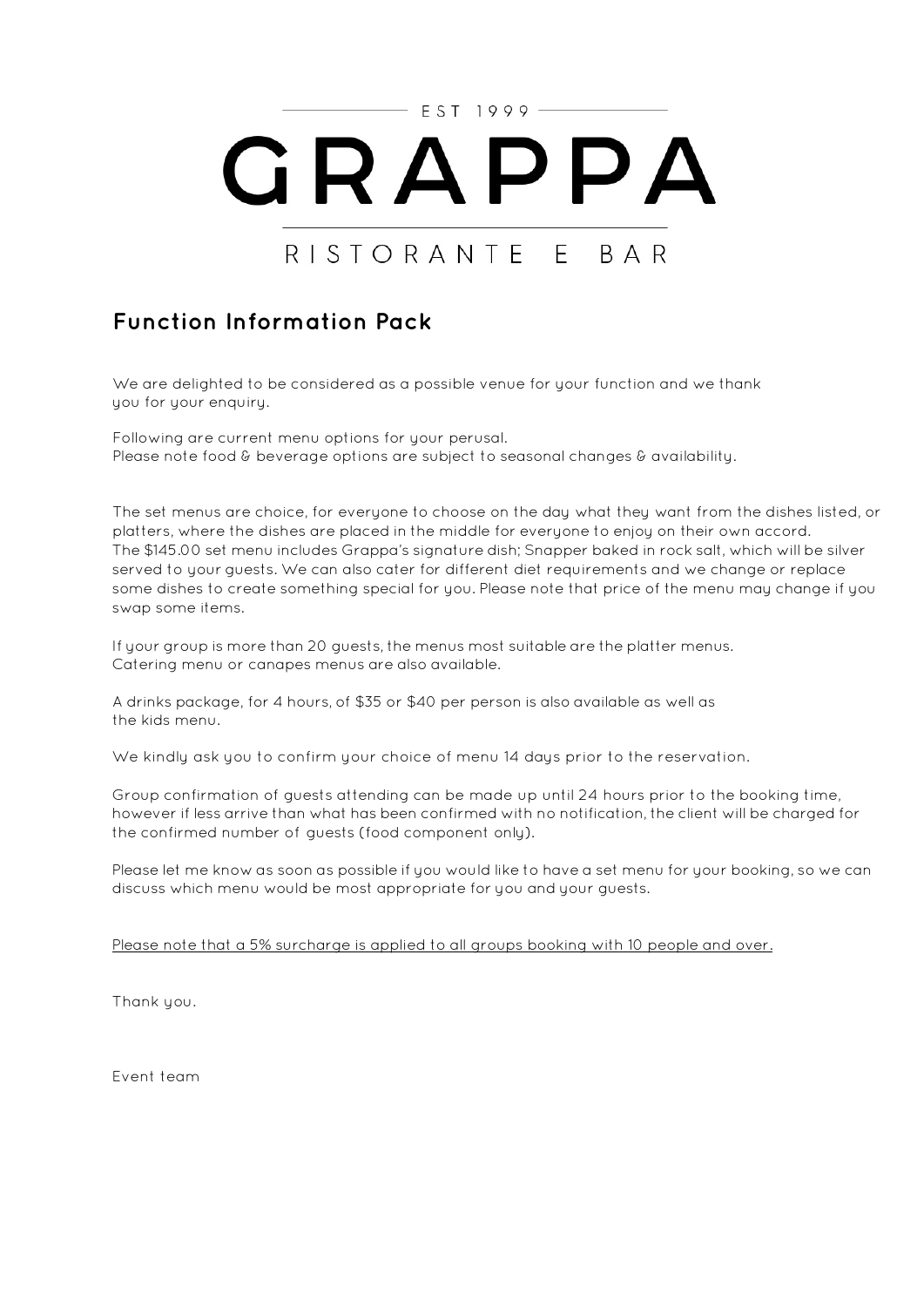

# \$60 PIZZA E PASTA MENU

## $~\sim$ ON ARRIVAL $~\sim$

Pizza crust with oregano, garlic, rock salt & extra virgin olive oil Served with: olive tapenade, freshly chopped tomato, cannellini bean puree`

 $~\sim$ PASTA  $~\sim$ 

Platters Gnocchi, tomato, basil, chilli, mozzarella di bufala

Casareccia beef cheek ragu',parmigiano, tomato,

basil

Pumpkin ravioli served with a light cream sage sauce

## ~PIZZA~

**Platters** Tomato, mozzarella, basil pizza Calabrese salami, basil, red onion, goat's cheese pizza 4 Cheeses: mozzarella, fontina, gorgonzola, parmesan

Smoked ham, tomato, mozzarella, artichokes, olives, mushrooms

~CONTORNI~ Rocket, parmesan, balsamic, extra virgin olive oil

# **THIS MENU IS NOT AVAILABLE ON SATURDAY DINNER**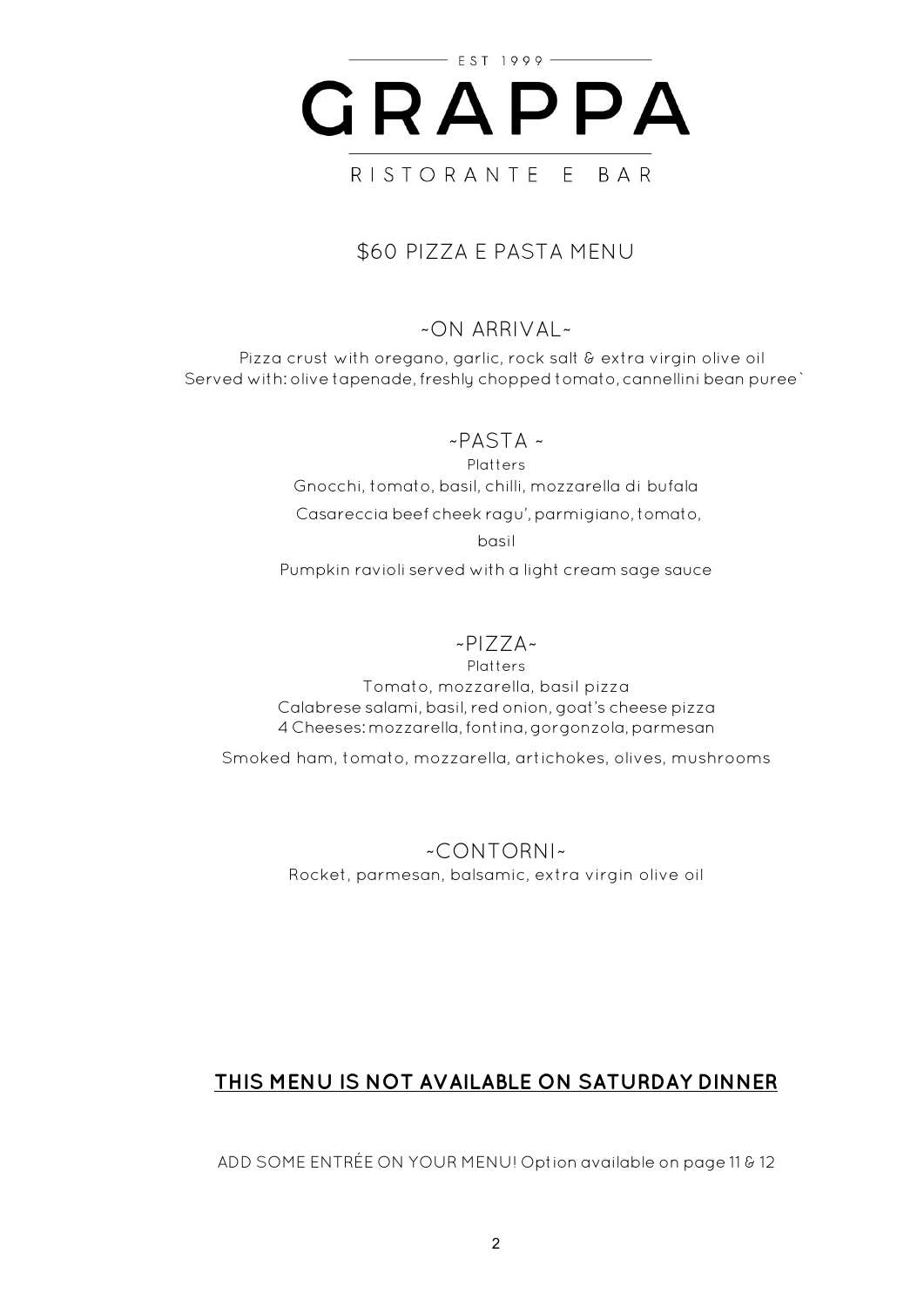

# \$70 PLATTER MENU

### $~\sim$ ON ARRIVAL $~\sim$

Pizza crust with oregano, garlic, rock salt & extra virgin olive oil served with: olive tapenade, freshly chopped tomato, cannellini bean puree

~PRIMI~

Platters: Mixed traditional antipasto of Calabrese salami, prosciutto, Caprese salad, olives,grilled eggplant & zucchini

Fried baby calamari, chilli, basil, garlic, semi-dried tomatoes Wood fired Calabrese sausages, capsicum, olives

~PASTAS~

Platters: Pumpkin ravioli served with a light cream sage sauce Gnocchi, tomato, basil, chilli, mozzarella di bufala Casereccia beef cheek ragu',parmigiano

~CONTORNI~ Rocket, parmesan, balsamic, extra virgin olive oil

# **THIS MENU IS NOT AVAILABLE ON SATURDAY DINNER**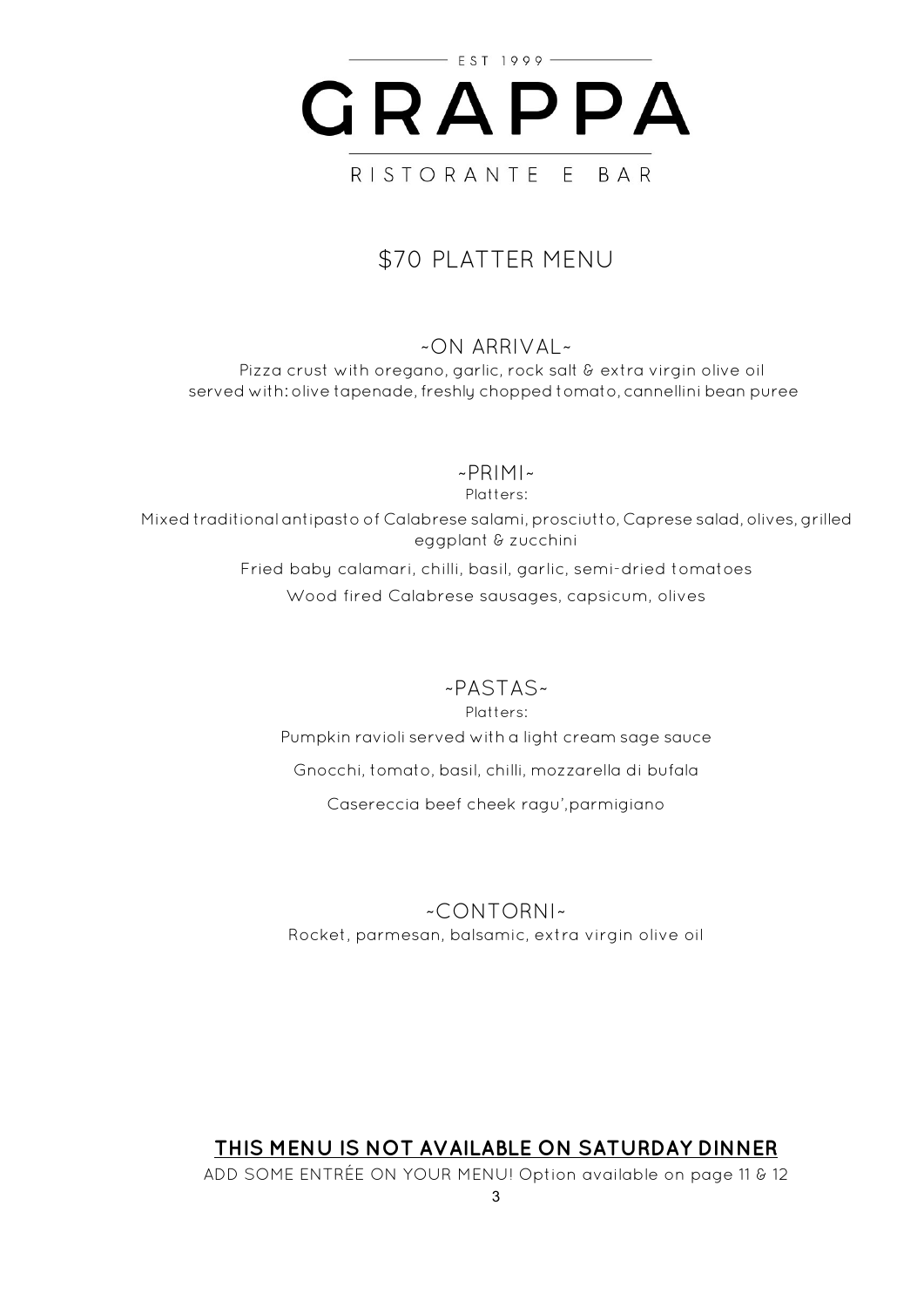

# \$75 CHOICE MENU

## $~\sim$  ON ARRIVAL  $~\sim$

Pizza crust with oregano, garlic, rock salt & extra virgin olive oil Served with: olive tapenade, freshly chopped tomato, cannellini bean puree

#### ~PRIMI~

Choice of: Gnocchi, tomato, basil, chilli, mozzarella di bufala Fried baby calamari, chilli, basil, garlic, semi-dried tomatoes Linguine, prawns, cherry tomato,garlic, chilli, parsley & extra virgin olive oil Wood-fired Calabrese sausages, capsicum, olives, rocket

## ~SECONDI~

Choice of: Grilled Barramundi, cabbage insalata, lemon dressing Lamb shoulder, zucchini, pinenuts, sultanas, parsley, mint Wood Fired Spatchcock, cannellini beans, sage Pizza: Salame piccante, tomato, olives, habanero chilli, basil

#### ~CONTORNI~ Rocket, parmesan, balsamic, extra virgin olive oil

Not recommended for group over 20 people

Please note that the garnish of the dishes is subject to change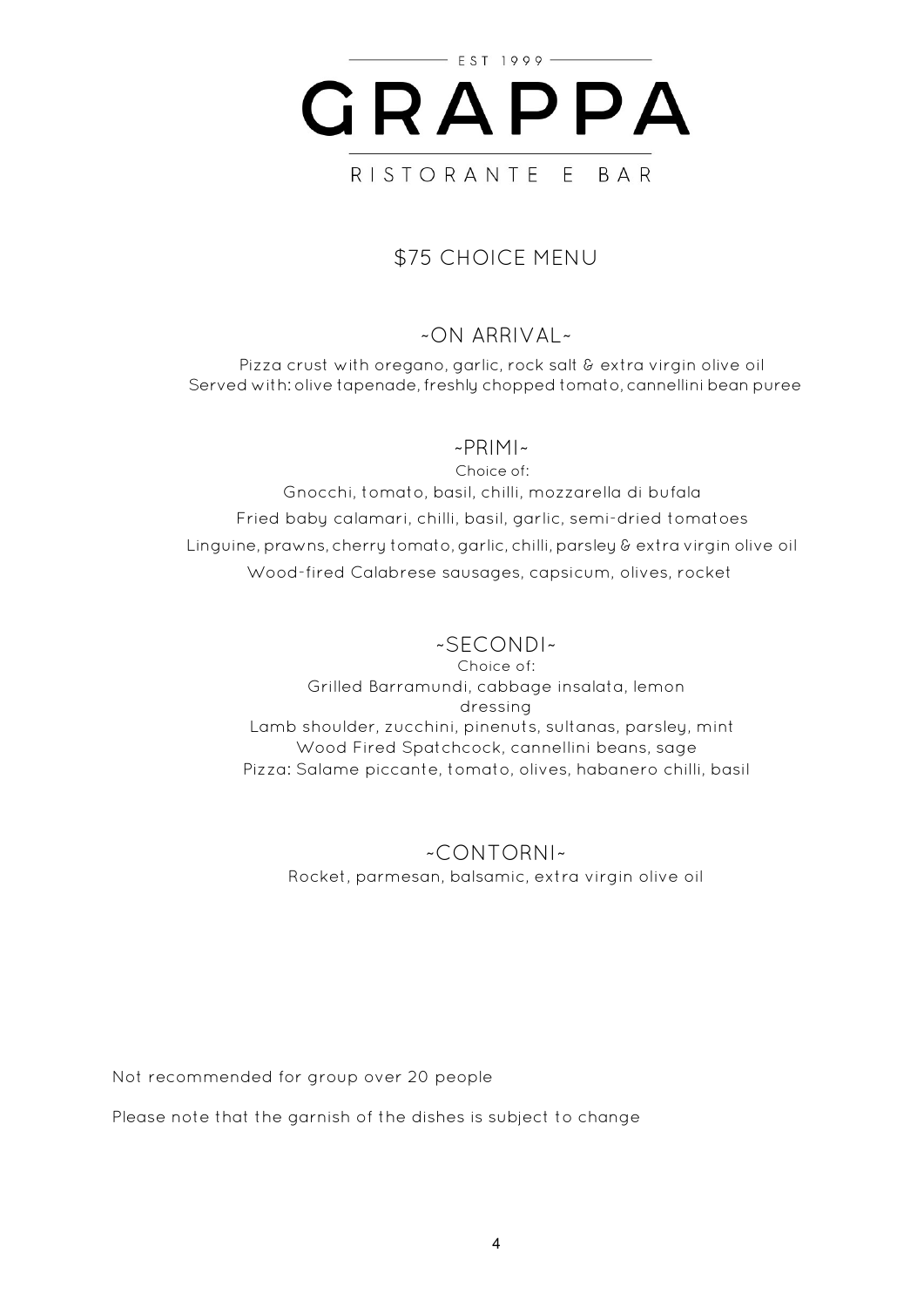

# \$80 PLATTER MENU

#### ~ON ARRIVAL~

Pizza crust with oregano, garlic, rock salt & extra virgin olive oil Served with: olive tapenade, freshly chopped tomato, cannellini bean puree

#### $~\sim$ PRIMI $~\sim$

Platters:

Casareccia beef cheek ragu', parmigiano, tomato, basil

Pumpkin ravioli served with a light cream sage sauce

Linguine, prawns, cherry tomato, garlic, chilli, parsley & extra virgin olive oil

#### ~SECONDI~

Platters: Grilled Barramundi, cabbage insalata, lemon dressing Wood Fired Spatchcock, cannellini beans, sage Slow cooked lamb shoulder, pickled fennel, salsa verde

## ~CONTORNI~

Rocket,parmesan,balsamic, extra virgin olive oil Roasted potatoes, rosemary,garlic

Please note that the garnish of the dishes is subject to change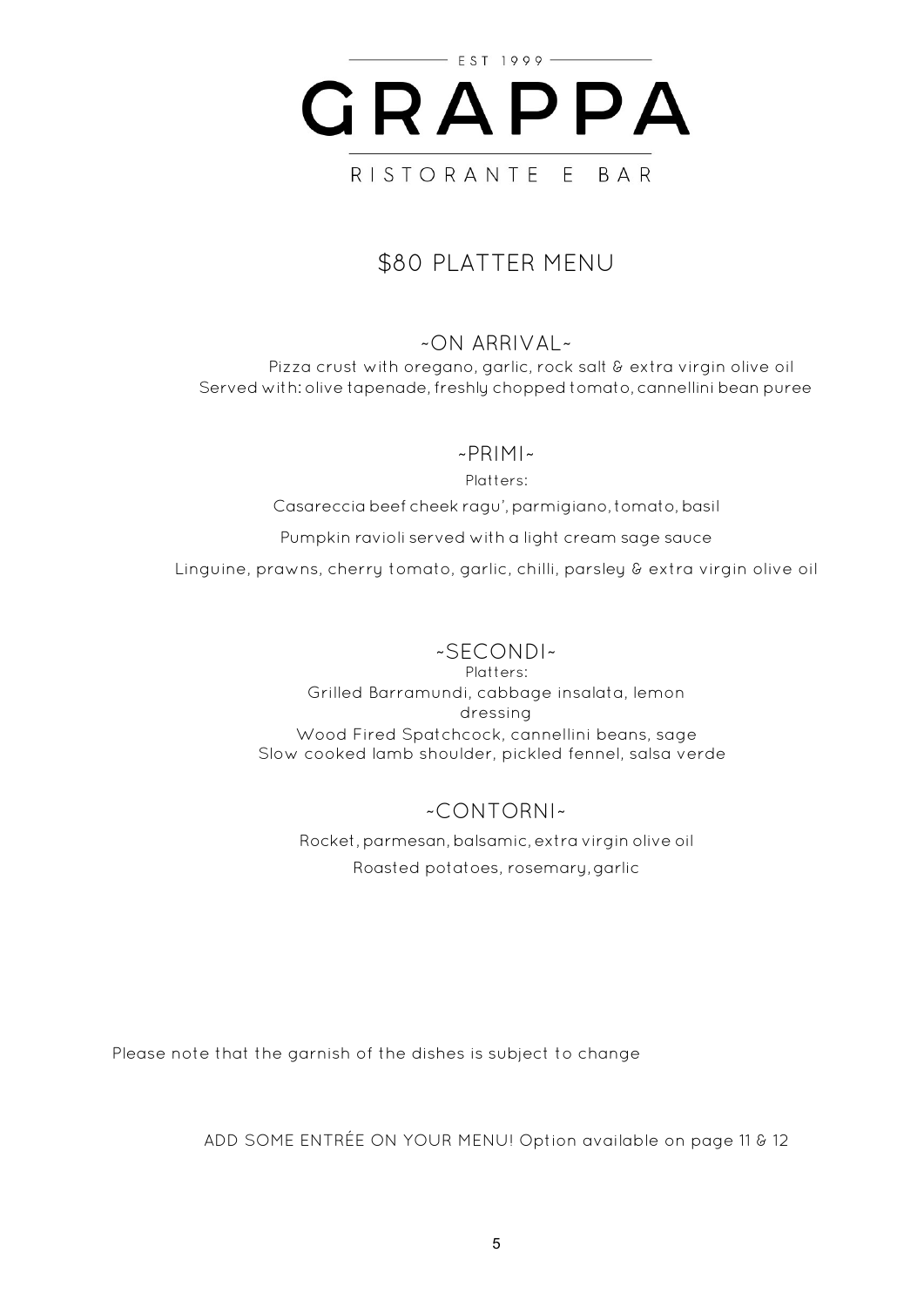

# \$95 CHOICE MENU

#### $~\sim$ ON ARRIVAL $~\sim$

Pizza crust with oregano, garlic, rock salt & extra virgin olive oil Served with: olive tapenade, freshly chopped tomato, cannellini bean puree

#### ~PRIMI~

Choice of:

Caprese with buffalo mozzarella

Wood fired Calabrese sausages, capsicum, black olives & rocket Fried baby calamari, chilli, basil, garlic, semi-dried tomatoes Linguine, prawns, cherry tomatoes, parsley, chilli, garlic, extra virgin olive oil

# ~SECONDI~

Choice of:

Grilled Barramundi, cabbage insalata, lemon dressing Lamb shoulder, zucchini, pinenuts, sultanas, parsley, mint Wood Fired Spatchcock, cannellini beans, sage

Pizza: Prosciutto di parma, buffalo mozzarella, rocket, shaved parmesan

## ~CONTORNI~

Rocket,parmesan,balsamic, extra virgin olive oil Roasted potatoes, rosemary,garlic

## $\sim$ DOLCI $\sim$

Choice of: Vanilla Panna Cotta Tiramisu "Bomboloni": fried doughnut, cinnamon, crema inglese Pavlova Italiana

Not recommended for group over 20 people Please note that the garnish of the dishes is subject to change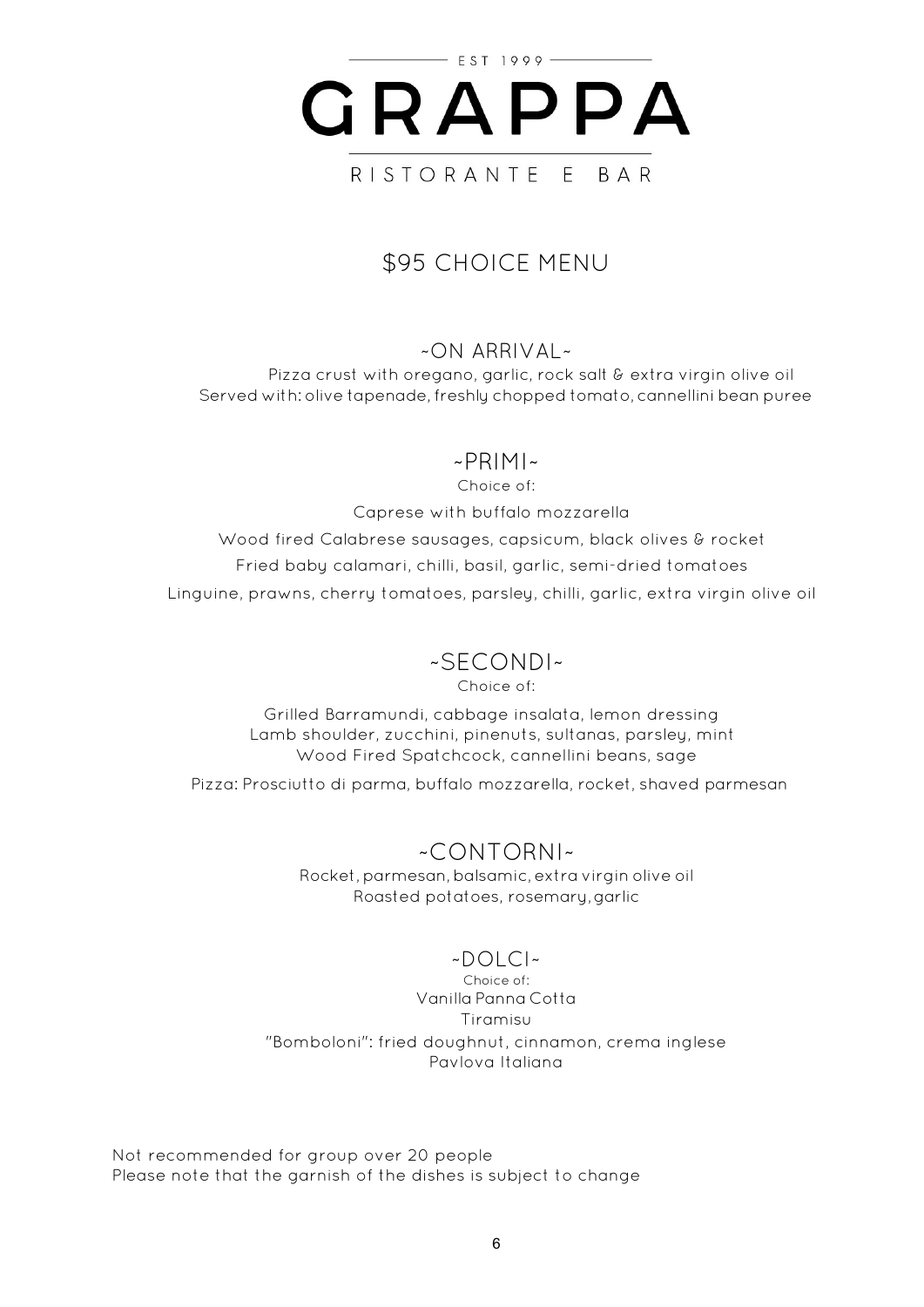

## \$100 CHOICE MENU

#### ~ON ARRIVAL~

Pizza crust with oregano, garlic, rock salt & extra virgin olive oil Served with a selection of salsas: olive tapenade, freshly chopped tomato, cannellini bean puree

#### ~PRIMI~

Choice of:

King prawns hot pot, tomato, basil, chilli, garlic, crostini

Yellow fin tuna carpaccio, lemon, olive oil, chilli

Fresh figs wrapped in Parma prosciutto, warm gorgonzola, pistachio, balsamic reduction Rigatoni, beef ragu, shaved parmesan

# ~SECONDI~

Choice of:

Grilled Barramundi, cabbage insalata, lemon dressing Lamb shoulder, zucchini, pinenuts, sultanas, parsley, mint Beef fillet served with pepper corn sauce Tagliolini, WA crab meat, cherry tomato, zucchini, garlic, chilli, basil

> ~CONTORNI~ Rocket, Parmesan, balsamic, extra virgin olive oil Roasted potatoes, rosemary,garlic

#### $-DOLC$

Choice of: Vanilla Panna Cotta Tiramisu "Bomboloni": fried doughnut, cinnamon, crema inglese Pavlova Italiana

Not recommended for group over 20 people Please note that the garnish of the dishes is subject to change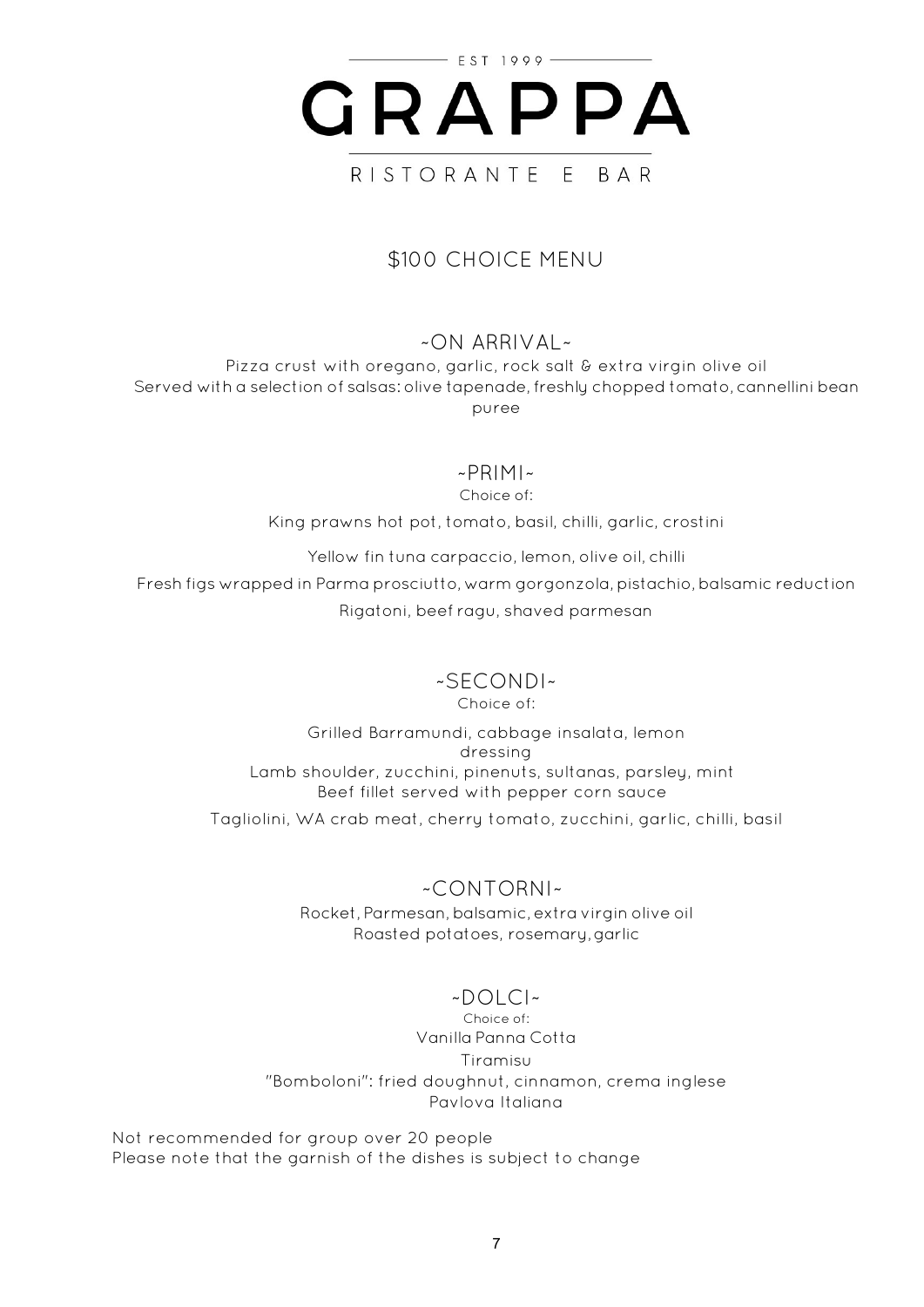

## \$100 PLATTER MENU

### ~ON ARRIVAL~

Pizza crust with oregano, garlic, rock salt & extra virgin olive oil Served with: olive tapenade, freshly chopped tomato, cannellini bean puree

## ~PRIMI~

Platters: Traditional antipasto Wood fired Calabrese sausages, capsicum, olives, rocket

Fried baby calamari, chilli, basil, garlic, semi-dried tomatoes Fresh figs wrapped in Parma prosciutto, warm gorgonzola, pistachio, balsamic reduction

## ~SECONDI~

Platters: Mixed seafood grill Wood Fired Spatchcock, cannellini beans, sage "Fiorentina"1kg Grilled Grainge 150 day grain fed Black Angus T-Bone, sea salt, lemon, condiments

# ~CONTORNI~

Baked rosemary potatoes & garlic Rocket and parmesan in balsamic & extra virgin olive oil

#### ~DOLCI~

Platters: Sample Plate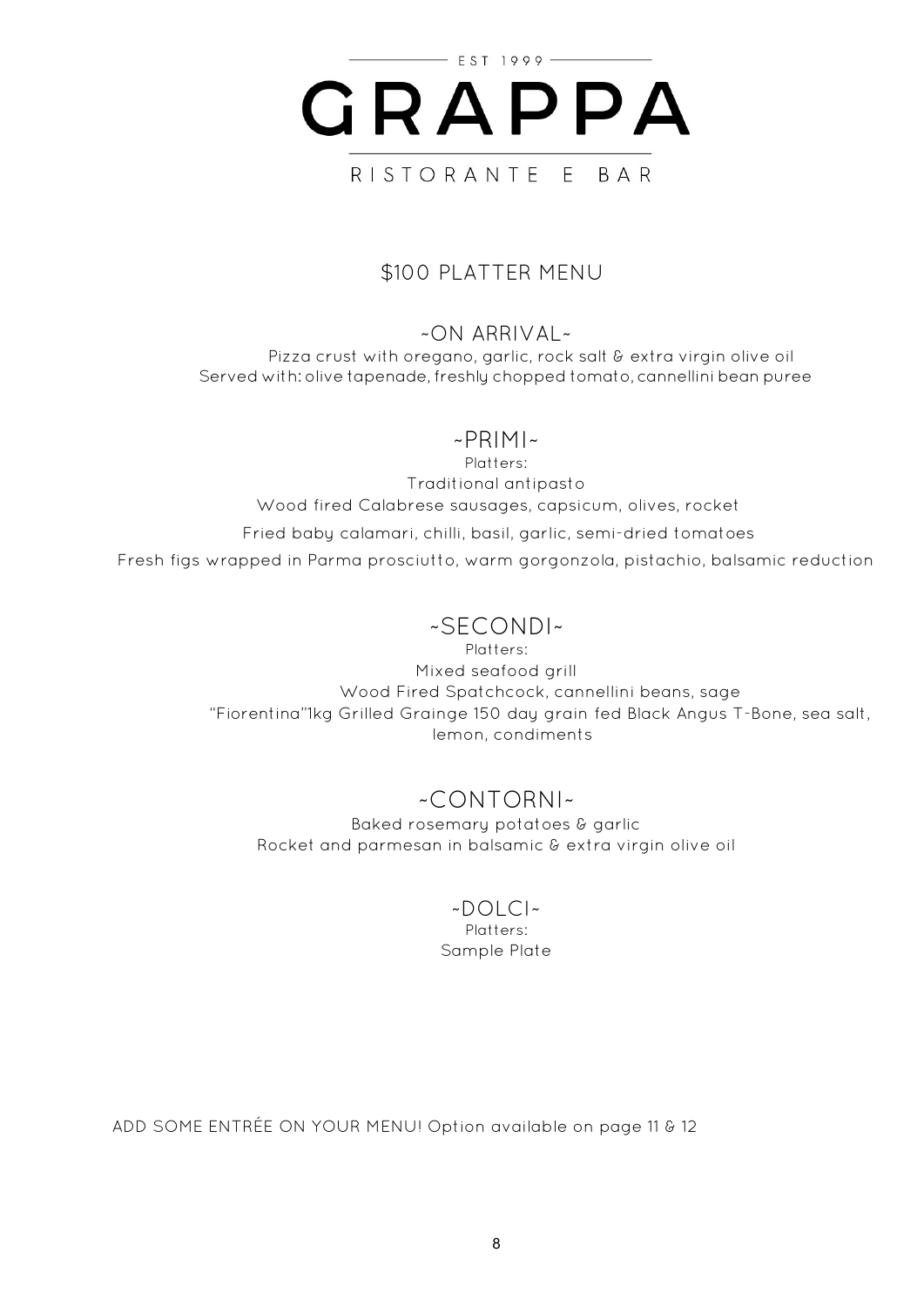

## \$105 PLATTER MENU

## ~ON ARRIVAL~

Pizza crust with oregano, garlic, rock salt & extra virgin olive oil Served with: olive tapenade, freshly chopped tomato, cannellini bean puree

Salumi Platter: Campisi capocollo,fennel salami, Carolina Reaper salami, Tajima wagyu bresaola, 24 months Galloni prosciutto di Parma, prosciutto cotto, Pino's 'nduja Calabrese, house made pickles

### $~\sim$ PRIMI $~\sim$

Platters:

Eggplant parmigiana,mozzarella di bufala,basil, tomato salsa

Fried baby calamari, chilli, basil, garlic, semi-dried tomatoes

Pork and veal meatballs, tomato, parmigiano

## ~SECONDI~

Platters: Grilled Beef fillet, rocket, cherry tomatoes, parmesan Grilled Barramundi, cabbage insalata, lemon dressing Porchetta alla Romana, bitter greens

# ~CONTORNI~

Baked rosemary potatoes & garlic Baby cos, lemon, extra virgin olive oil, parmesan, pistachio, mint

#### ~DOLCI~ Sample Plate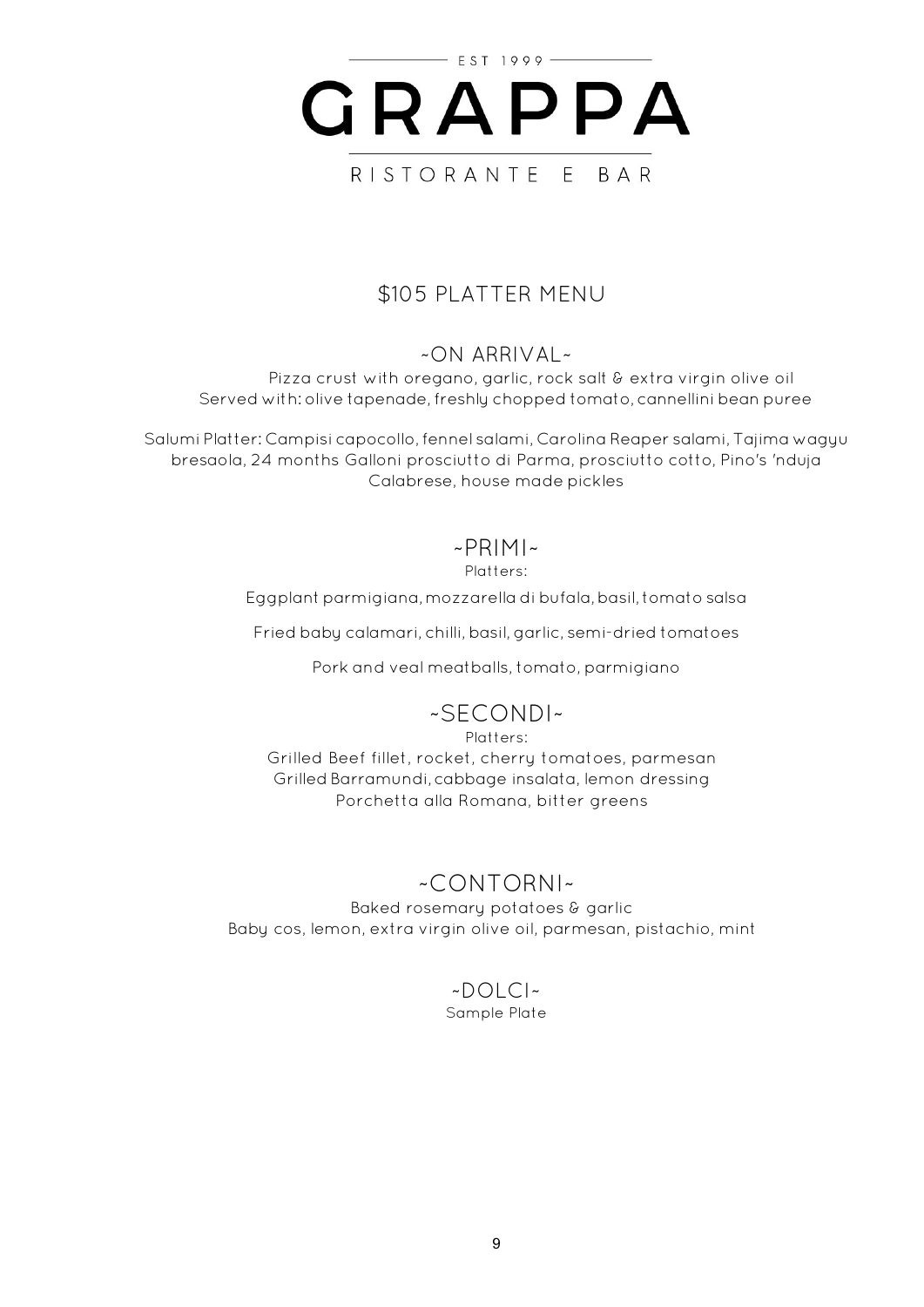

# \$145 PLATTER MENU

## ~ON ARRIVAL~

Pizza crust with oregano, garlic, rock salt & extra virgin olive oil Served with: olive tapenade, freshly chopped tomato, cannellini bean puree

#### ~PRIMI~

Tuna carpaccio with extra virgin olive oil, lemon & chilli Caprese salad with buffalo mozzarella, basil and tomato "Calamari Fritti" Fried local baby calamari (NSW), chilli, basil, garlic, semi-dried tomatoes King prawns hot pot, tomato, basil, chilli, garlic, crostini

### ~PASTA~

Tagliolini,WA crab meat, cherry tomatoes, zucchini,garlic, chilli, basil Spinach and ricotta ravioli, tomato, garlic, basil

#### ~SECONDI~

Whole Long Line Snapper baked in rock salt Wood-fired W.A Scampi with extra virgin olive oil & lemon 1 kg Cape Grim (TAS) grass fed Mb+ 2 T-Bone, herbs, condiments

> ~CONTORNI~ Rocket,parmesan,balsamic, extra virgin olive oil Baked rosemary potatoes & garlic

## $\sim$ DOLCI $\sim$

Tiramisu Affogato with honeycomb and frangelico liquor Vanilla Panna Cotta Pavlova Italiana

WHOLE LONG LINE SNAPPER IS AVAILABLE FOR A GROUP OF MAX 30 PEOPLE.

For group of more than 30 people the Snapper can be changed with Mix Seafood Grill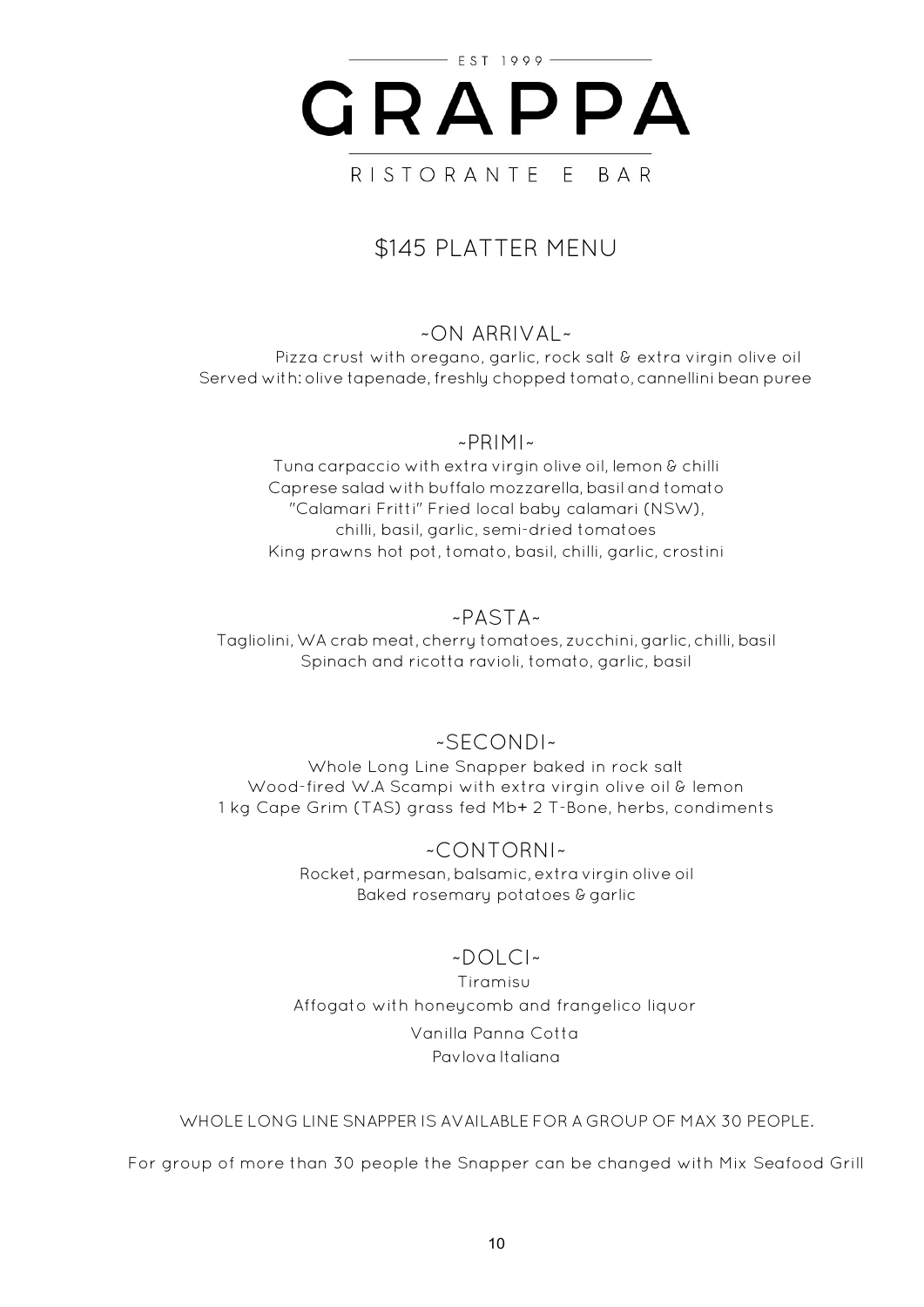

# OPTIONAL ENTRÉE EXTRAS

ANTIPASTO PLATTERS

Mixed traditional antipasto of Calabrese salami, prosciutto, Caprese salad, olives,grilled eggplant & zucchini

#### **\$10 per person**

CALAMARI FRITTI

Fried baby calamari, chilli, basil, garlic, semi-dried tomatoes

#### **\$10 per person**

SALSICCE CALABRESI

Wood fired chilli Calabrese sausages, rocket, capsicum

#### **\$10 per person**

FIORI DI ZUCCA RIPIENI IN PASTELLA (SEASONAL)

Zucchini flowers, four cheese, parmigiano, ricotta, pecorino romano, taleggio

#### **\$8 ea**

FICHI CON PROSCIUTTO

Fresh figs wrapped in prosciutto di Parma, warm gorgonzola, pistachio, balsamic

reduction

#### **\$8 ea**

POLPETTE AL SUGO

Pork and veal meatballs, tomato, parmigiano

#### **\$4.50 ea**

EGGPLANT PARMIGIANA

Eggplant parmigiana, mozzarella di bufala, basil, tomato salsa

#### **\$5.00 per person**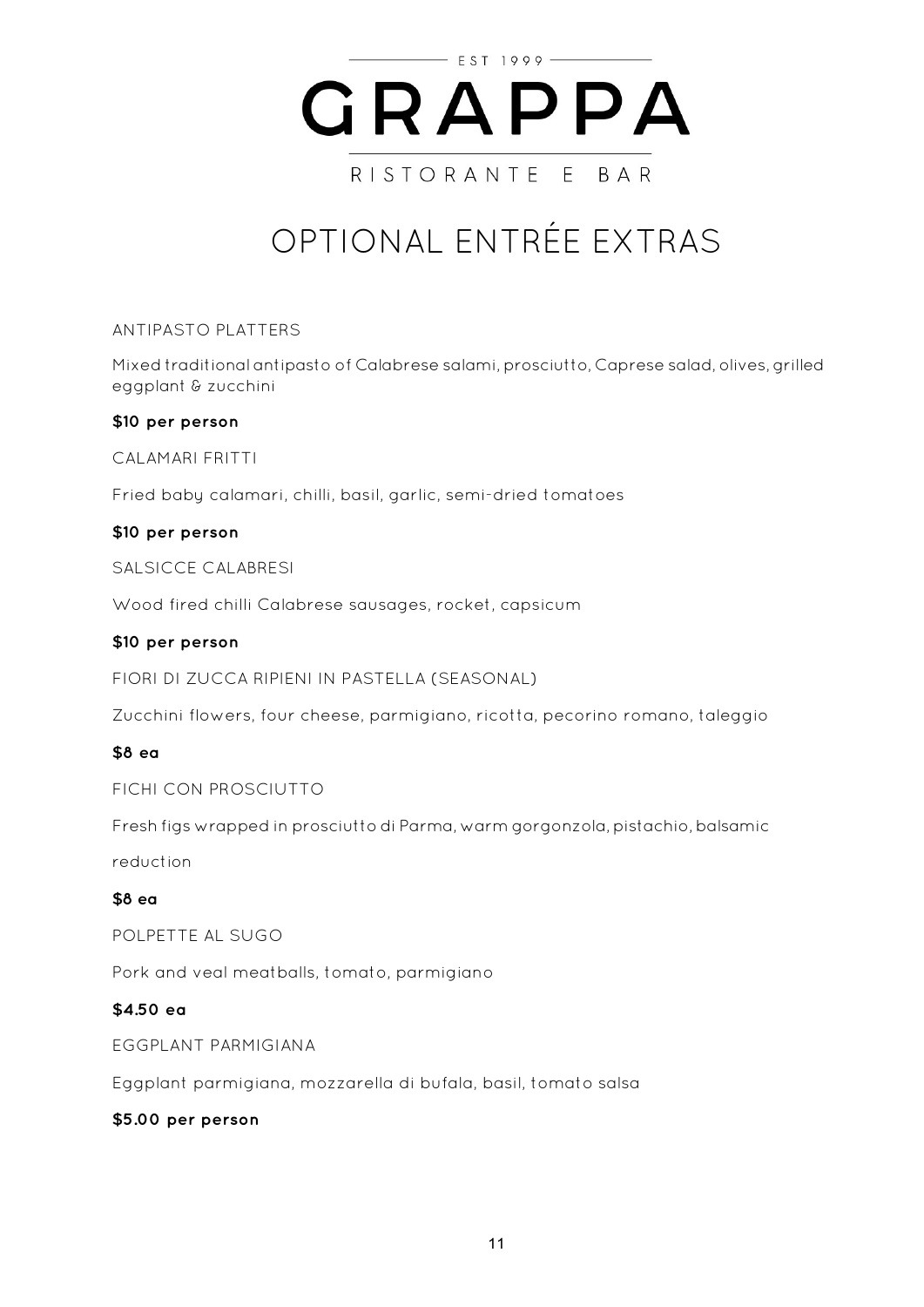

#### **OSTRICHE**

Sydney rock oysters

**\$4.50 ea**

#### CARPACCIO DI TONNO

Yellow fin tuna carpaccio, chilli, extra virgin olive oil

#### **\$27.50 per carpaccio (serves approximately 4-5 people)**

#### GAMBERI GRIGLIATI

Grilled king prawns

#### **\$157.50 per platter (18 units)**

#### POLPI GRIGLIATI

Grilled octopus, rocket, cherry tomatoes

#### **\$10 per person**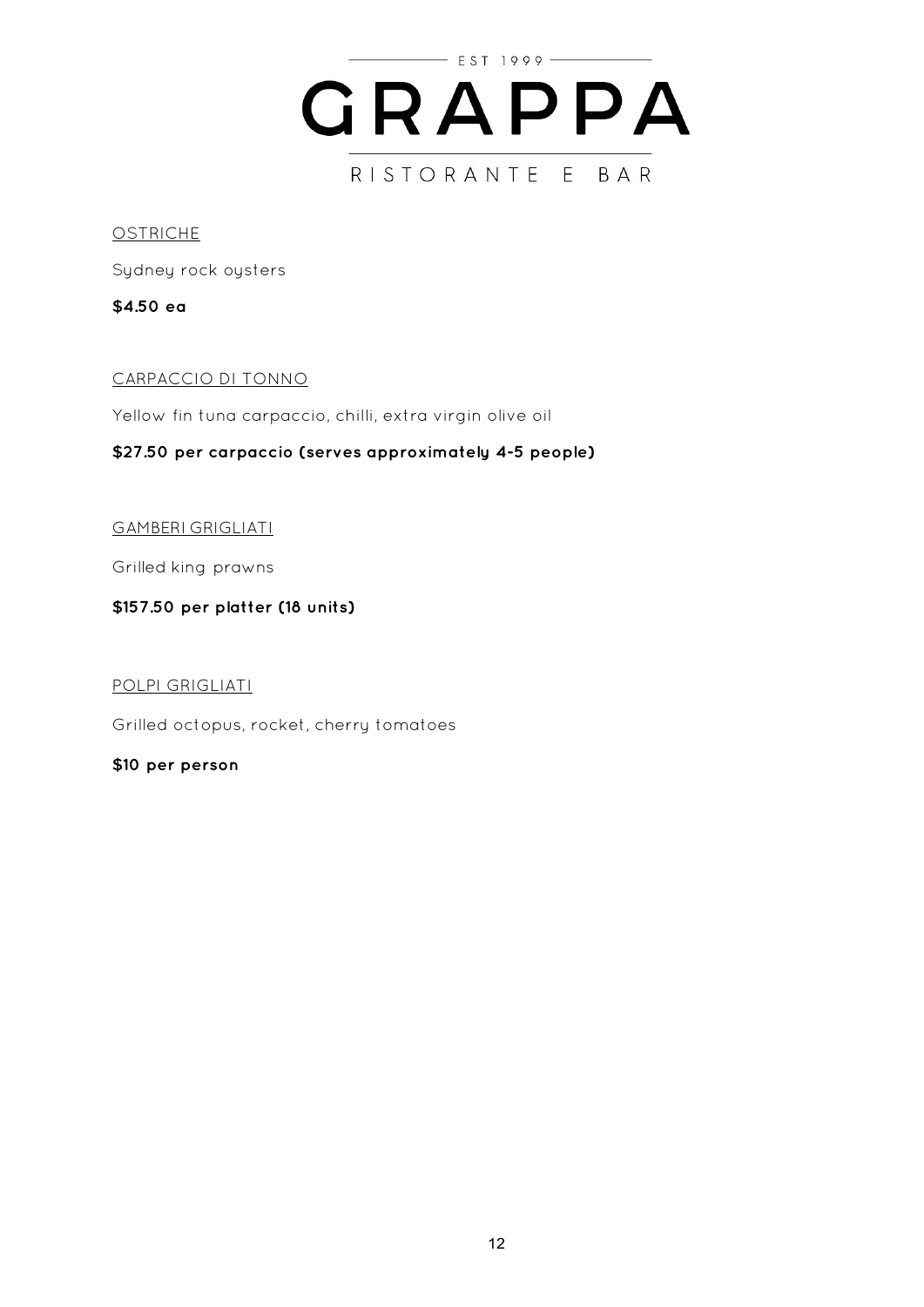

# GRAPPA CAKE CHOICES

Tiramisu - \$12.50 per person Light mascarpone cream layered with espresso soaked savoiardi biscuits

> Pavlova Italiana - \$12.50 per person Italian meringue, crème, seasonal fruit

Croquembouche - \$15.00 per person (Minimum 6 people) Profiteroles filled with vanilla custard or chocolate custard

> Millefoglie - \$15.00 per person (Minimum 6 people) Chantilly Cream, puff pastry

St. Honore - \$15.00 per person (Minimum 6 people) Puff pastry, cream, caramel

Tiramisu and Pavlova the minimum no. of guests required is 4 people. Croquembouche, Millefoglie and St. Honore the minimum no. of guests required is 6 people.

48 HOURS NOTICE IS REQUIRED

Please download or cake booking form and return to us by email to enquiries@grappa.com.au.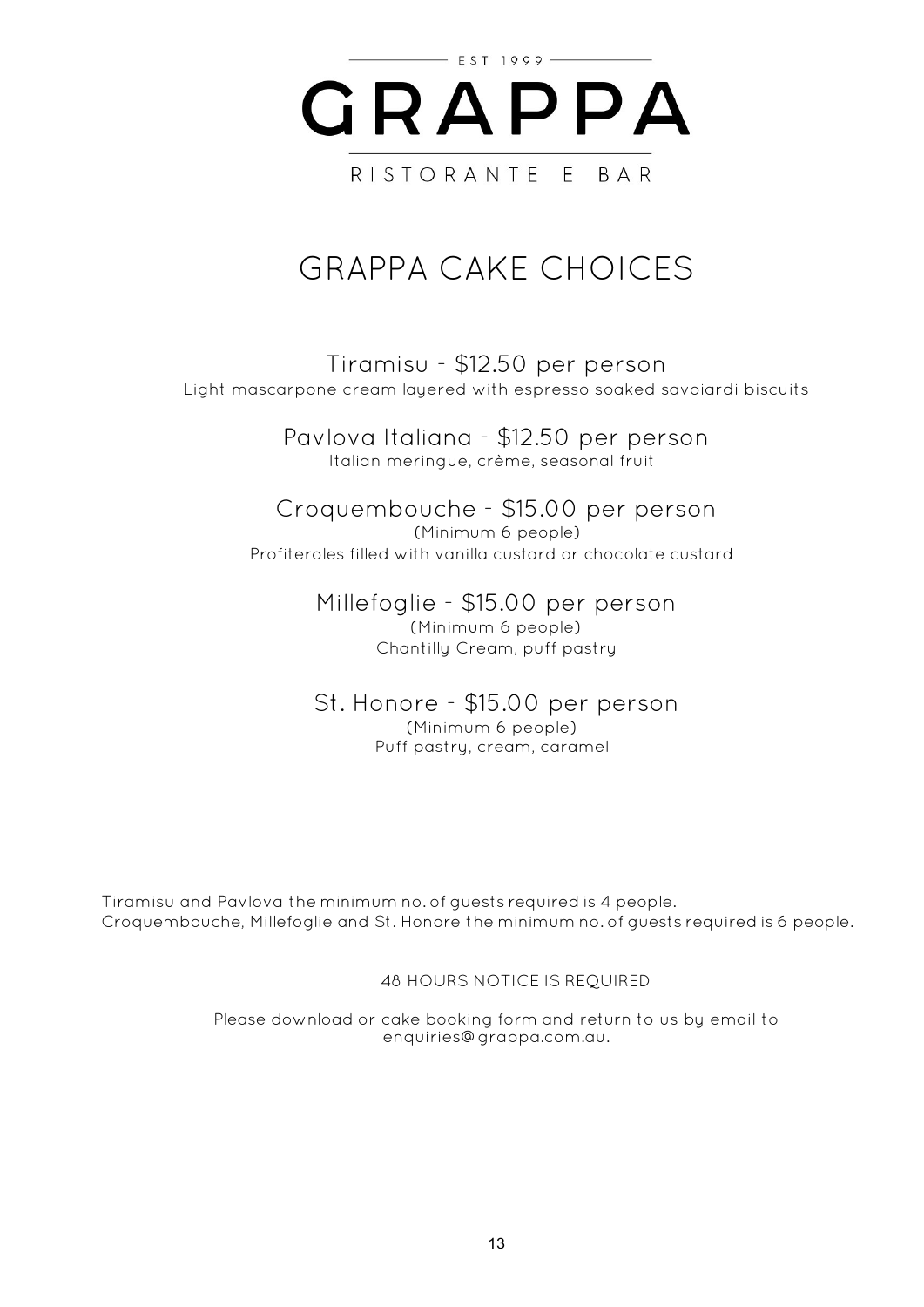

#### RISTORANTE E **BAR**



**KIDS MENU**

# **PRIMI**

Rigatoni Napoletana \$15.00 Rigatoni Parmesan & butter \$15.00 Rigatoni Bolognaise \$15.00

> Pizza Margherita \$15.00 Pizza ham & cheese \$15.00 Pizza salami \$15.00

Homemade Meatballs, parmesan cheese, tomato sauce 16.00 Fried baby calamari, chips \$20.00

# **SECONDI**

Crumbed chicken breast \$18.00 Crumbed flathead fillet \$22.00 Grilled Beef eye fillet (100g) \$25.00 Grilled Cone Bay Barramundi \$22.00

All main courses are served with shoe string chips & seasonal vegetables

# **DOLCI**

Vanilla or chocolate gelato \$6.50 Nutella Pizza \$15.00